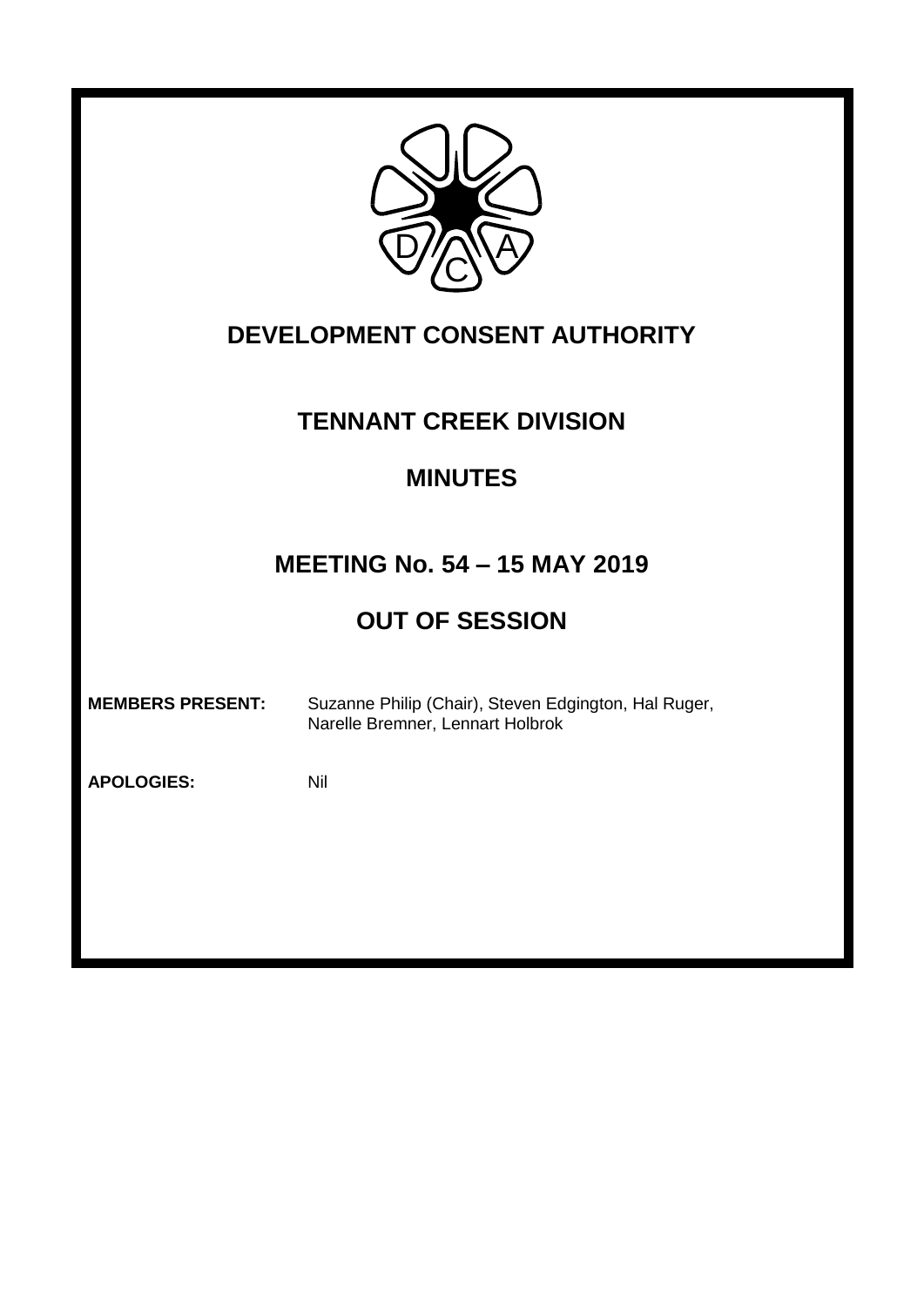**THESE MINUTES RECORD THE DELIBERATIVE STAGE OF THE MEETING.** 

### **ITEM 1 6 X 3 BEDROOM MULTIPLE DWELLINGS IN 3 SINGLE STOREY BUILDINGS**

**PA2019/0094 LOT 2472, (40) HILDA STREET, TOWN OF TENNANT CREEK**

**APPLICANT THE FAIRWAY NT PTY LTD – PAUL GRAHAM**

**RESOLVED 0002/19** That, the Development Consent Authority varies the requirements of clause 7.3 (Building Setbacks of Residential Buildings and Ancillary Structures) of the NT Planning Scheme, and pursuant to section 53(b) of the *Planning Act 1999*, alters the proposed development and consents to the proposed development, as altered, to develop Lot 2472 (40) Hilda Street, Town of Tennant Creek for the purpose of 6 x 3 bedroom multiple dwellings in 3 single storey buildings, subject to the following conditions:

#### **CONDITIONS PRECEDENT**

- 1. Prior to the endorsement of plans and prior to commencement of works (including site preparation), amended plans to the satisfaction of the consent authority must be submitted to and approved by the consent authority. When approved, the plans will be endorsed and will then form part of the permit. The plans in Adobe PDF format, drawn to scale with dimensions and generally consistent with the plans publicly exhibited, but modified to include a detailed fencing and landscaping plan that:
	- *a)* includes additional detail responding to clause 6.12.3 (e), (f) and (g) of the NT Planning Scheme which identify that *Landscaping should be designed so that:*
		- *energy conservation of a building is assisted having regard to the need for shade and sunlight at varying times of the year;*
		- *the layout and choice of plants permits surveillance of public and communal areas; and*
		- *it facilitates on-site infiltration of stormwater run-off*.

Noting the applicant's advised intention to use either natural lawn or artificial turf within landscaped private yard areas, the consent authority encourages the use of natural lawn rather artificial turf as a primary surface treatment on the grounds of expected better performance and outcomes in terms of permeability, energy conservation and resident amenity.

- *b)* complies with clause 7.5.4 of the NT Planning Scheme which requires that: "*Where the private open space is at ground level and other than for a single dwelling, or a single dwelling and associated independent unit it should be:*
	- *screen fenced to a height of at least 1.8m providing a visual barrier to adjoining residences and public areas; or*
	- fenced to a height of at least 1.8m and planted with dense vegetation which will *provide a visual barrier within two years of planting*".
- 2. Prior to the commencement of works, an Erosion and Sediment Control Plan (ESCP) is to be submitted to and approved by the Consent Authority on the advice of the Department of Environment and Natural Resources (DENR). The ESCP should detail methods and treatments for minimising erosion and sediment loss from the site during the construction phase and that all disturbed soil surfaces must be satisfactorily stabilised against erosion at completion of works. The IECA Best Practice Erosion and Sediment Control Guidelines 2008 may be referenced as a guide to the type of information, detail and data that should be included in an ESCP. Information regarding erosion and sediment control and ESCP content is available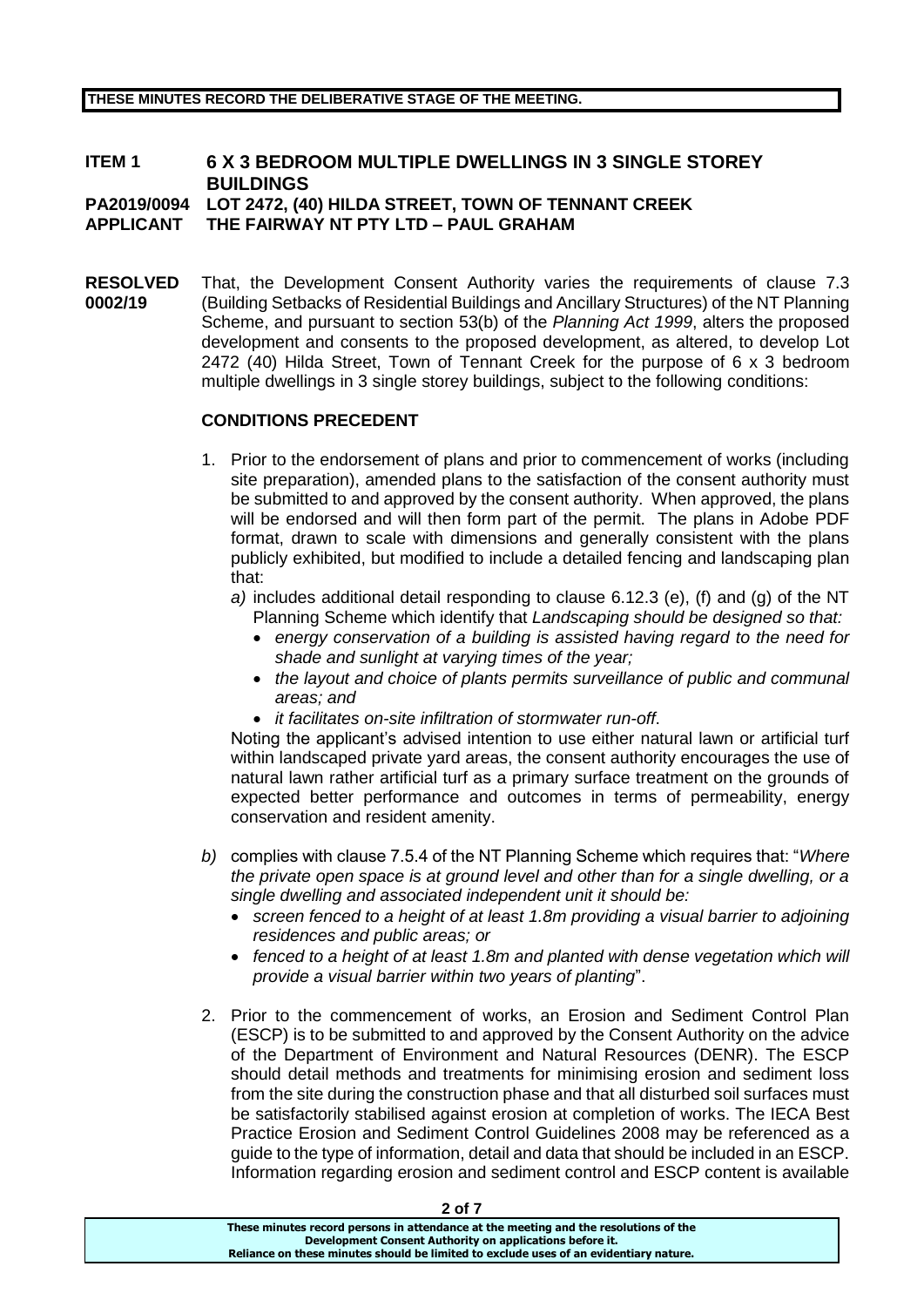at www.austieca.com.au and the NTP website: https://nt.gov.au/environment/soilland-vegetation. The ESCP should be emailed for assessment to: DevelopmentAssessment.DENR@nt.gov.au

#### **GENERAL CONDITIONS**

- 3. The works carried out under this permit shall be in accordance with the drawings endorsed as forming part of the permit.
- 4. All works relating to this permit are to be undertaken in accordance with the approved Erosion and Sediment Control Plan (ESCP) to the requirements of the Consent Authority on the advice of the Department of Environment and Natural Resources (DENR).
- 5. The owner of the land must enter into agreements with the relevant authorities for the provision of water supply, drainage, sewerage and electricity facilities and telecommunication networks to the development shown on the endorsed drawings in accordance with the authorities' requirements and relevant legislation at the time.
- 6. Any developments on or adjacent to any easements on site shall be carried out to the requirements of the relevant service authority to the satisfaction of the consent authority.
- 7. All existing and proposed easements and sites for existing and required utility services must be vested in the relevant authority for which the easement or site is to be created.
- 8. Stormwater is to be retained on the site or collected and discharged into the drainage network to the technical standards of, and at no cost to, the Barkly Regional Council, to the satisfaction of the consent authority.
- 9. The kerb crossovers and driveways to the site approved by this permit (and any required re-instatement works) are to be provided to the requirements and technical standards of the Barkly Regional Council and at no cost to the Council, to the satisfaction of the consent authority.
- 10. No fence, hedge, tree or other obstruction exceeding a height of 0.6m is to be planted or erected so that it would obscure sight lines at the junction of the driveway and the public street. This condition is to the technical standards of the Barkly Regional Council, to the satisfaction of the consent authority.
- 11. Dust control measures must be employed throughout the construction stage of the development to the requirements of the NT Environment Protection Authority, to the satisfaction of the consent authority.
- 12. Before the use or occupation of the development starts, the area(s) set-aside for the parking of vehicles and access lanes as shown on the endorsed plans must be:
	- a) constructed;

b) properly formed to such levels that they can be used in accordance with the plans;

c) surfaced with concrete or an all-weather-seal coat; and

d) drained;

to the satisfaction of the consent authority.

Car spaces, access lanes and driveways must be kept available for these purposes at all times.

| ו וט כ                                                                                |  |
|---------------------------------------------------------------------------------------|--|
| These minutes record persons in attendance at the meeting and the resolutions of the  |  |
| Development Consent Authority on applications before it.                              |  |
| Reliance on these minutes should be limited to exclude uses of an evidentiary nature. |  |
|                                                                                       |  |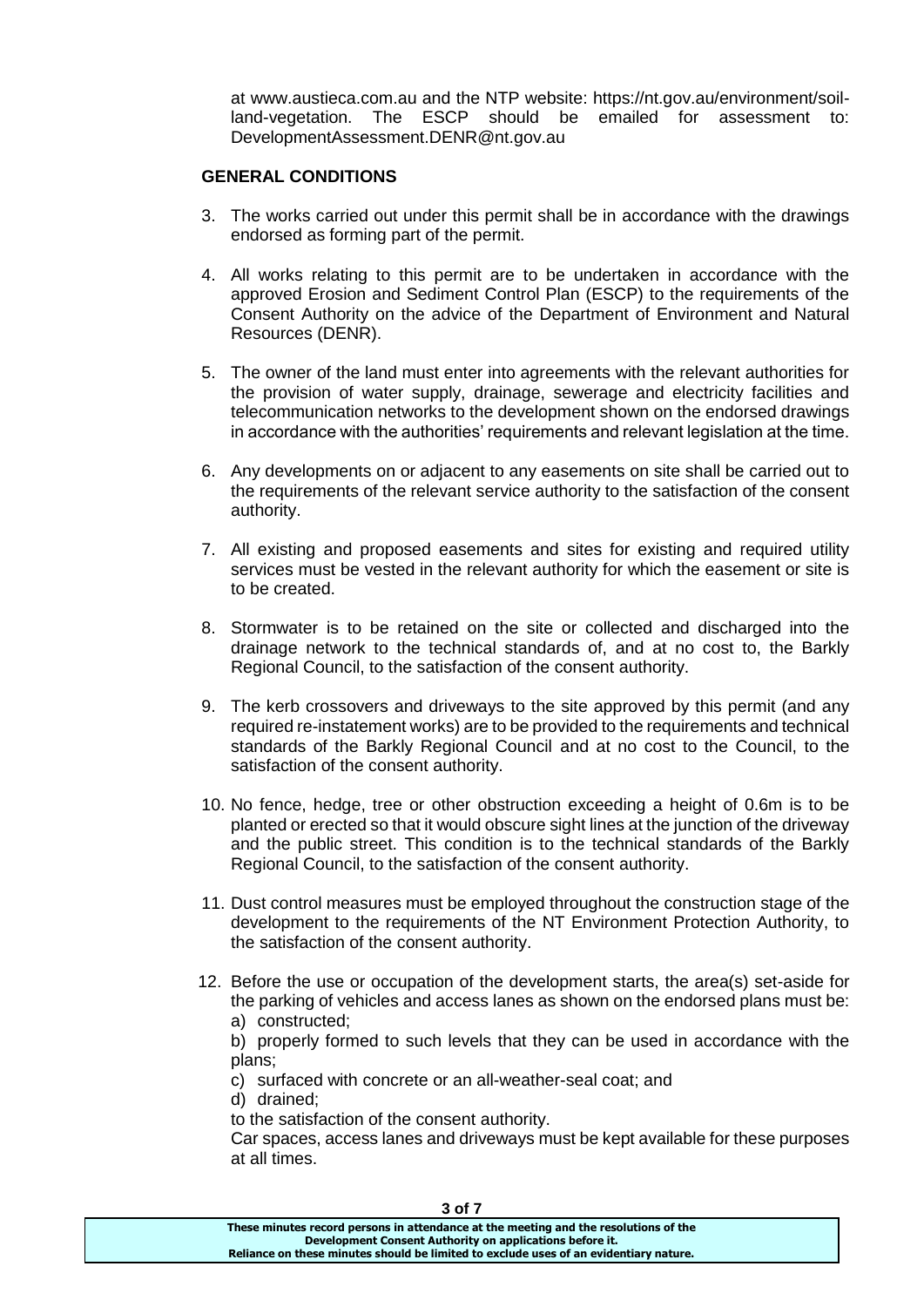- 13. Before the use/occupation of the development starts, the landscaping works shown on the endorsed plans must be carried out and completed to the satisfaction of the consent authority.
- 14. The landscaping shown on the endorsed plans must be maintained to the satisfaction of the consent authority, including that any dead, diseased or damaged plants are to be replaced.
- 15. Before the use/occupation of the development starts, the private open space area/s of each dwelling shall be screened in accordance with a landscaping and fence plan endorsed by the consent authority as part of this permit. This condition is to the satisfaction of the consent authority.
- 16. Confirmation shall be provided to Development Assessment Services (in the form of an email addressed to the Power and Water Corporation) from a suitable qualified professional confirming that all new number labels have been correctly installed at the Customer's Metering Panel(s) and water meters (where applicable). Please provide a copy of an email addressed to both landdevelopmentsouth@powerwater.com.au button and and and [powerconnections@powerwater.com.au.](mailto:powerconnections@powerwater.com.au)
- 17. Prior to the use/occupation of the development and connection of services (i.e. power and water), the owner of the land must apply for street addressing from the Surveyor-General of the Northern Territory. This will form the legal address and will be required to be placed on the meters within the development in accordance with the allocation. An Occupancy Permit will not be able to be granted until such time as addressing is obtained."
- 18. Provision must be made on the land for the storage and collection of garbage and other solid waste. This area must be graded and drained and screened from public view to the satisfaction of the consent authority.
- 19. All air conditioning condenser units (including any condenser units required to be added or replaced in the future) are to be appropriately screened from public view, located so as to minimise thermal and acoustic impacts on neighbouring properties and condensate disposed of to ground level in a controlled manner to the satisfaction of the consent authority.

#### **NOTES:**

- 1. A Permit to Work Within a Road Reserve is required from the Barkly Regional Council, before commencement of any work within a road reserve.
- 2. This development permit does not grant "building approval" for the proposed works or change of use and you are advised to contact a registered private Building Certifier to ensure that you have attained all necessary approvals before commencing construction works.
- 3. The Surveyor-General advises you should immediately make application for unit/street addresses to the Survey and Land Records unit on (08) 8995 5354 (surveylandrecords@nt.gov.au).
- 4. The Power and Water Corporation advises that the Water and Sewer Services Development Section (landdevelopmentsouth@powerwater.com.au) and Power Network Engineering Section (powerconnections@powerwater.com.au) should be contacted via email a minimum of 1 month prior to construction works commencing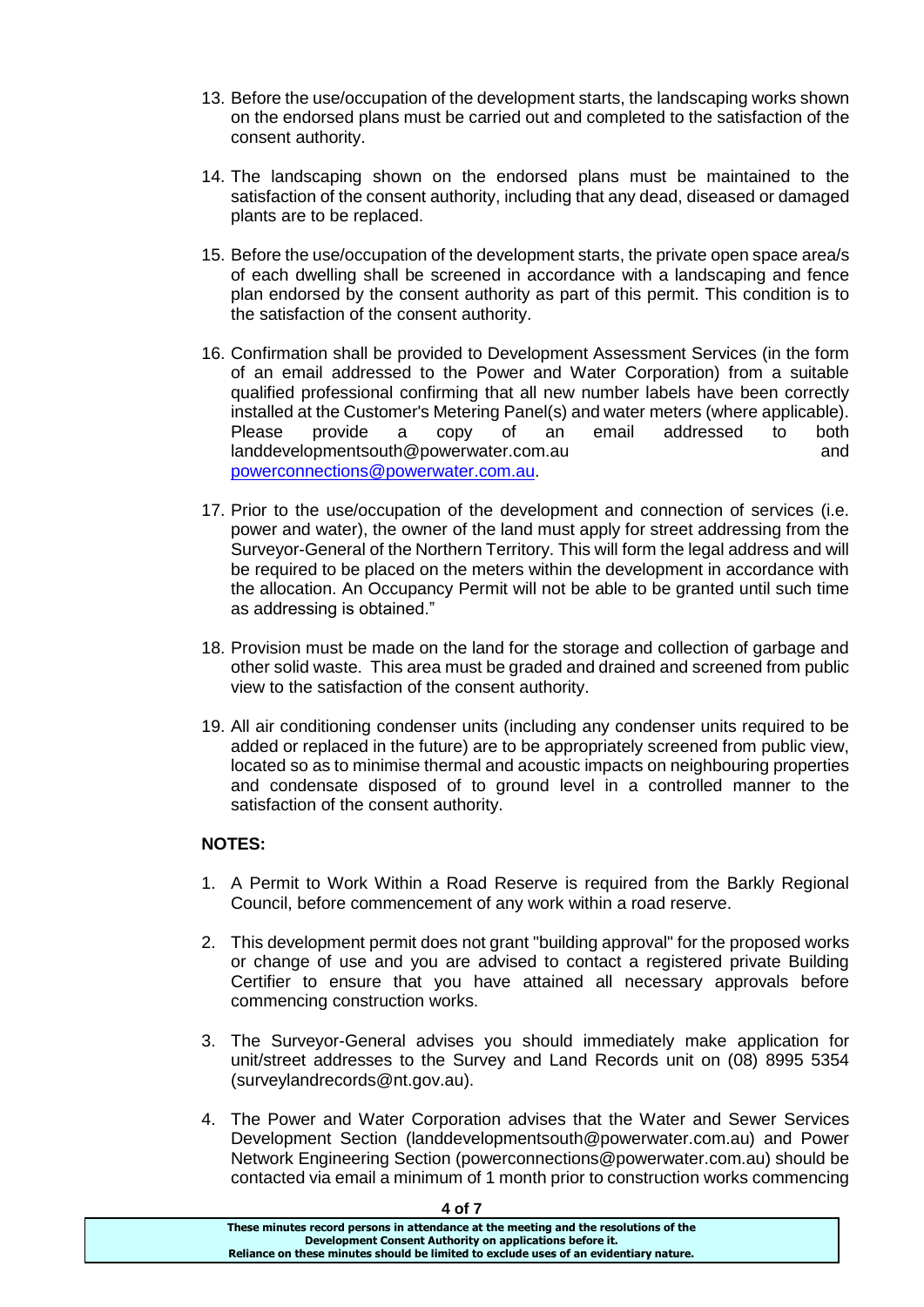in order to determine the Corporation's servicing requirements, and the need for upgrading of on-site and/or surrounding infrastructure.

- 5. You are advised to contact Dial Before You Dig on 1100 to obtain a location of the Telstra Network and arrange for any relocation if required. The Telstra contact for relocation work is the Network Integrity and Compliance Group on 1800 810 443.
- 6. The Department of Environment and Natural Resources advises that construction work should be conducted in accordance with the Northern Territory Environment Protection Authority (NT EPA) Northern Territory Noise Management Framework Guideline September 2018, available at: [https://ntepa.nt.gov.au/\\_\\_data/assets/pdf\\_file/0004/566356/noise\\_management\\_f](https://ntepa.nt.gov.au/__data/assets/pdf_file/0004/566356/noise_management_framework_guideline.pdf) ramework\_quideline.pdf
- 7. The Department of Environment and Natural Resources has identified that if any fill is to be imported for use as part of the approved development, waste classification needs to be undertaken prior to import, to determine whether the fill is suitable for its intended use. The proponent must ensure that only Virgin Excavated Natural Material (VENM) is accepted as fill at the premises. For fill material being relocated off site, waste classification assessment in accordance with NSW EPA, *Waste Classification Guidelines, Part 1: Classifying waste, 2014*  and associated waste classification guidelines needs to be undertaken. The fill material must only be disposed of at a location legal able to accept it.
- 8. The permit holder is advised that the proposal may have assessment implications under the *Waste Management and Pollution Control Act 1998*. More information can be found on the Northern Territory Environment Protection Authority website at: https://ntepa.nt.gov.au/waste-pollution. The applicant is encouraged to contact the NT EPA on (08) 8924 4218 or ntepa@nt.gov.au.
- 9. The Northern Territory Environment Protection Authority has advised that the proponent must comply with their General Environment Duty provided by section 12 of the *Waste Management and Pollution Control Act 1998*.
- 10. Professional advice regarding implementation of soil erosion control and dust control measures to be employed throughout the construction phase of the development are available from the Department of Environment and Natural Resources. Information can be obtained from the IECA Best Practice Erosion and Sediment Control Guidelines 2008 available at www.austieca.com.au and the NTG website https://nt.gov.au/environment/soil-land-vegetation.
- 11. The permit holder is advised that the proposal may have assessment implications under the *Waste Management and Pollution Control Act*, More information can be found on the Northern Territory Environment Protection Authority website at: https://ntepa.nt.gov.au/waste-pollution. The applicant is encouraged to contact the NT EPA on (08) 8924 4218 or [ntepa@nt.gov.au](mailto:ntepa@nt.gov.au)
- 12. If you choose NBN to service your development, you will need to enter into a development agreement with NBN. The first step is to register the development via http://www.nbnco.com.au/develop-or-plan-with-the-nbn/newdevelopments.html once registered NBN will be in contact to discuss the specific requirements for the development. NBN requires you to apply at least 3 months before any civil works commence. All telecommunications infrastructure should be built to NBN guidelines found at [http://www.nbnco.com.au/develop-or-plan-with](http://www.nbnco.com.au/develop-or-plan-with-the-nbn/new-developments/builders-designers.html)[the-nbn/new-developments/builders-designers.html](http://www.nbnco.com.au/develop-or-plan-with-the-nbn/new-developments/builders-designers.html)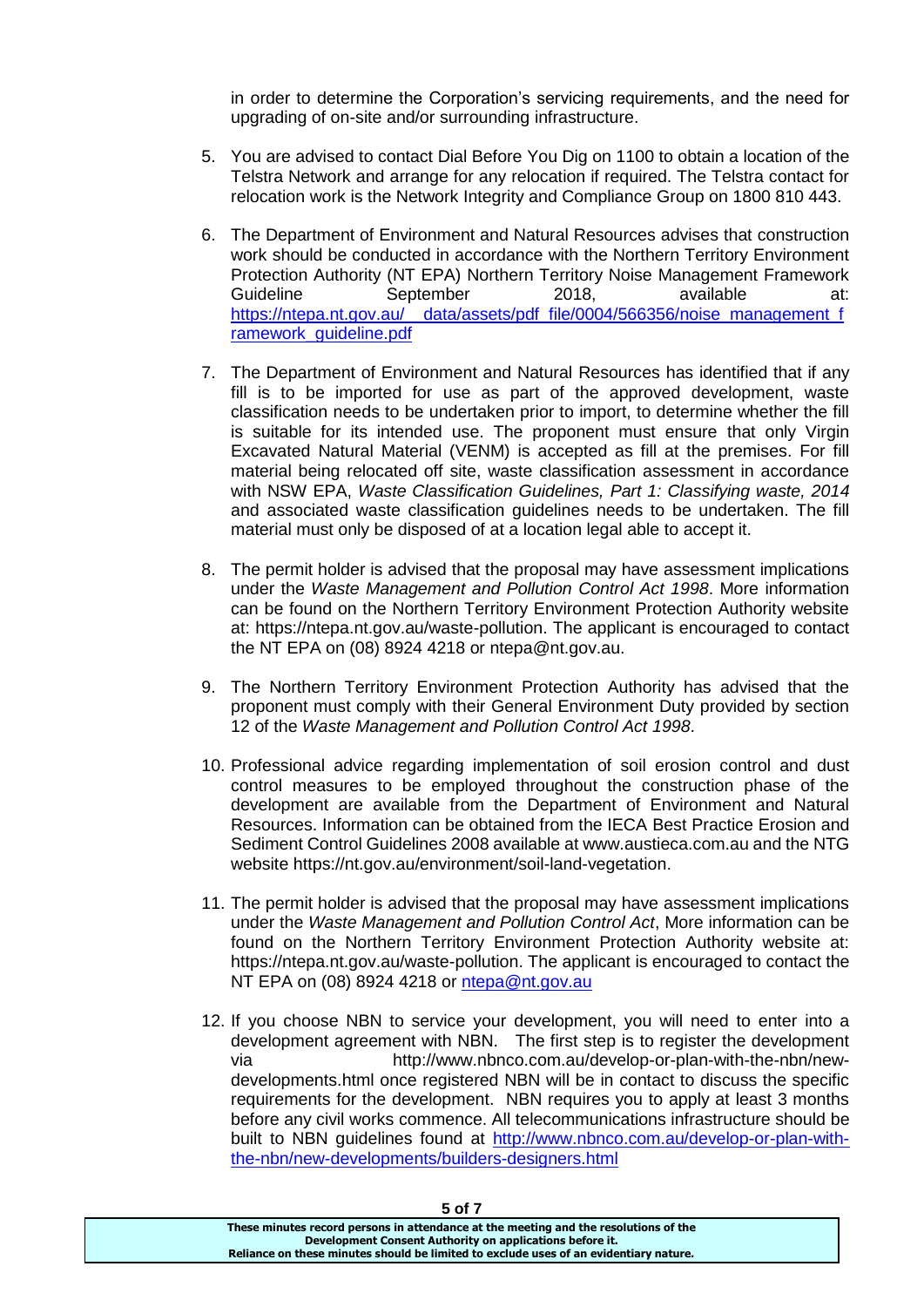- 13. Any proposed works which fall within the scope of the *Construction Industry Long Service Leave and Benefits Act* must be notified to NT Build by lodgement of the required Project Notification Form. Payment of any levy must be made prior to the commencement of any construction activity. NT Build should be contacted via email (info@ntbuild.com.au) or by phone on 08 89364070 to determine if the proposed works are subject to the Act.
- 14. Notwithstanding the approved plans, all signage is subject to the Barkly Regional Council approval, at no cost to Council.

#### **REASONS**

- *1.* Pursuant to section 51(a) of the *Planning Act 1999*, the Development Consent Authority (the consent authority) must take into consideration the NT Planning Scheme (the Planning Scheme). The development of 6 x 1 storey 3-bedroom multiple dwellings as proposed is considered to be consistent with the zone purpose statement, for Zone MD (Multiple Dwelling Residential). The proposed development is considered appropriate in terms of the Planning Principles and Framework and may be expected to contribute to housing choice in Tennant Creek.
- 2. The consent authority grants variations to clause 7.3 (Building Setbacks of Residential Buildings and Ancillary Structures) of the Scheme with respect to primary street setbacks, as:
	- a) Peko Road includes a 14m wide verge to its southern side adjacent to the site, ensuring a substantial building setback from the road carriageway to the proposed buildings, despite the reduced setbacks.
	- b) The site has 3 street frontages and the design facilitates primary orientation of the development to Hilda Street. The design complies with or exceeds all other minimum boundary setback requirements and would require only minor variations to a secondary street boundary if assessed on the basis that Hilda Street was the primary street.
	- c) The proposed development is single storey and includes planting and fencing that may be expected to assist in integrating the buildings into the streetscape.
	- d) The development is not expected to frustrate the purpose of clause 7.3 which is "to ensure residential buildings and ancillary structures are located so:
		- $-$  they are compatible with the streetscape and surrounding development including residential buildings on the same site;
		- as to minimise any adverse effects of building massing when viewed from adioining land and the street:
		- as to avoid undue overlooking of adjoining properties; and
		- as to encourage breeze penetration through and between buildings".

The consent authority, in accordance with clause 2.5.4 of the Planning Scheme is satisfied that special circumstances, as outlined above justify the giving of consent as granted, despite non-compliance with clause 7.3 of the Scheme respectively and that the development of the site as proposed, is not expected to frustrate any objective of the Planning Scheme on account of the variations granted.

3. Pursuant to section 51(e) of the *Planning Act*, in considering a development application the consent authority is required to take into account any submissions made under section 49 of the Act and any evidence or information received under section 50 of the Act. The application was publicly exhibited and referred to the local authority in accordance with the *Planning Act* and the Planning Regulations and no public or local authority submissions under section 49 of the Act were received.